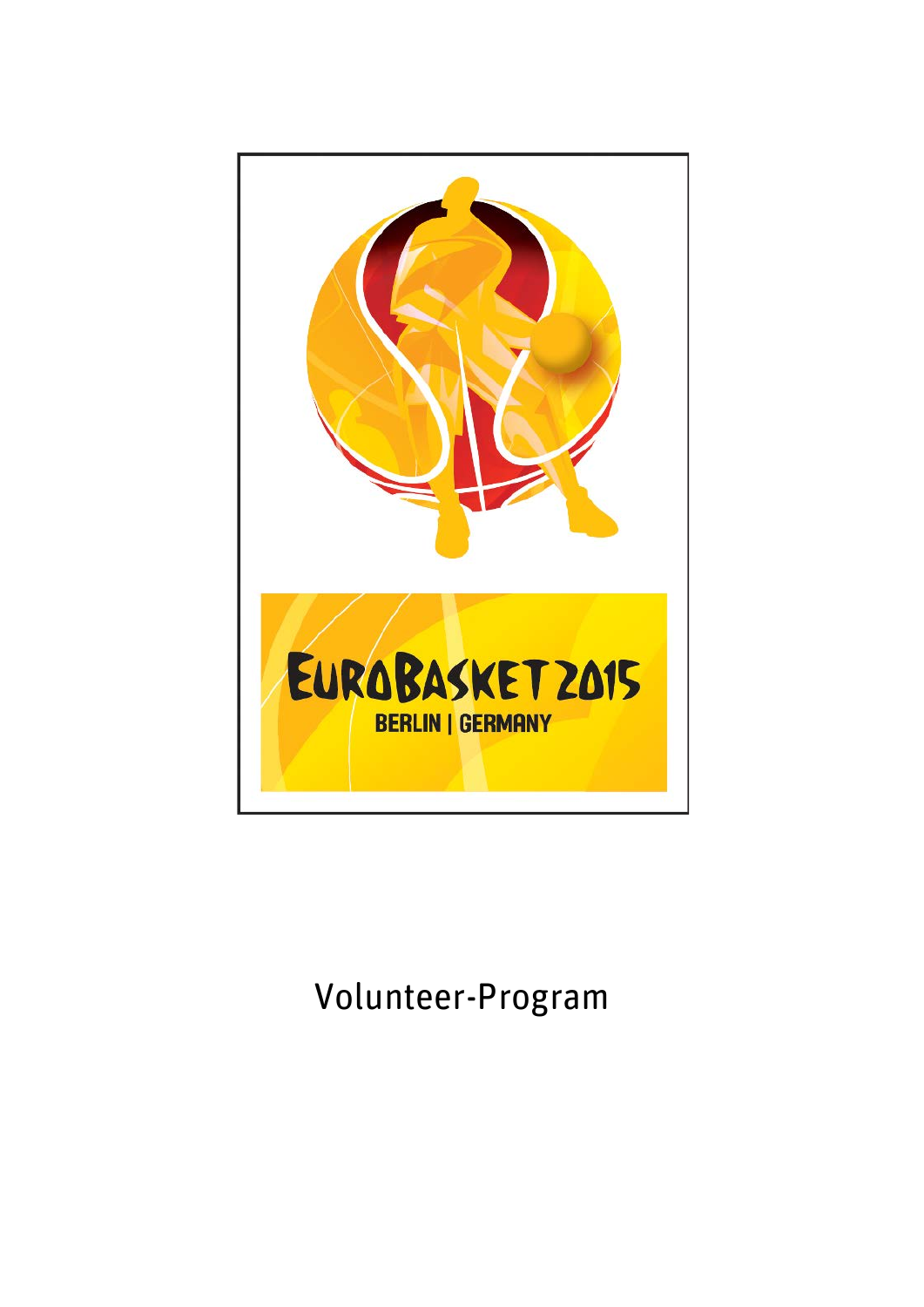

# Welcoming Remark by the Head of the LOC, Mr. Wolfgang Brenscheidt

In September, Germany is thrilled to a big international Basketball competition. The German Basketball Federation and the City of Berlin are proud partners of this great event. Some of Europe's and the World's best Basketball players will come to Germany; many of them are superstars of our wonderful sport. The German Basketball Federation and its national team are thrilled for the 'homegames' and are looking forward to high class Basketball in Berlin.

All over the world, events of such size are only conductible with the voluntary, energetic and highly motivated help of volunteers. And that is why we need you along with your motivation, your commitment and your support to make the EuroBasket a very special event. Be an important part of this competition and contribute to our goal, that this EuroBasket will be remembered for a long time. Your friendly and helpful behavior will have teams and all guests enthuse about Germany as a host. This is what I kindly ask you.

I guarantee you that you will gather unforgettable experiences as well as great memories and that you will meet many interesting people. These impressions will last a lifetime.

So apply as volunteer for the EuroBasket 2015 in Berlin. You will not regret it.

I am looking forward to meet you!

Jelin

Wolfgang Brenscheidt Secretary General of the German Basketball Federation and Head of the Local Organizing Committee of the EuroBasket 2015 Berlin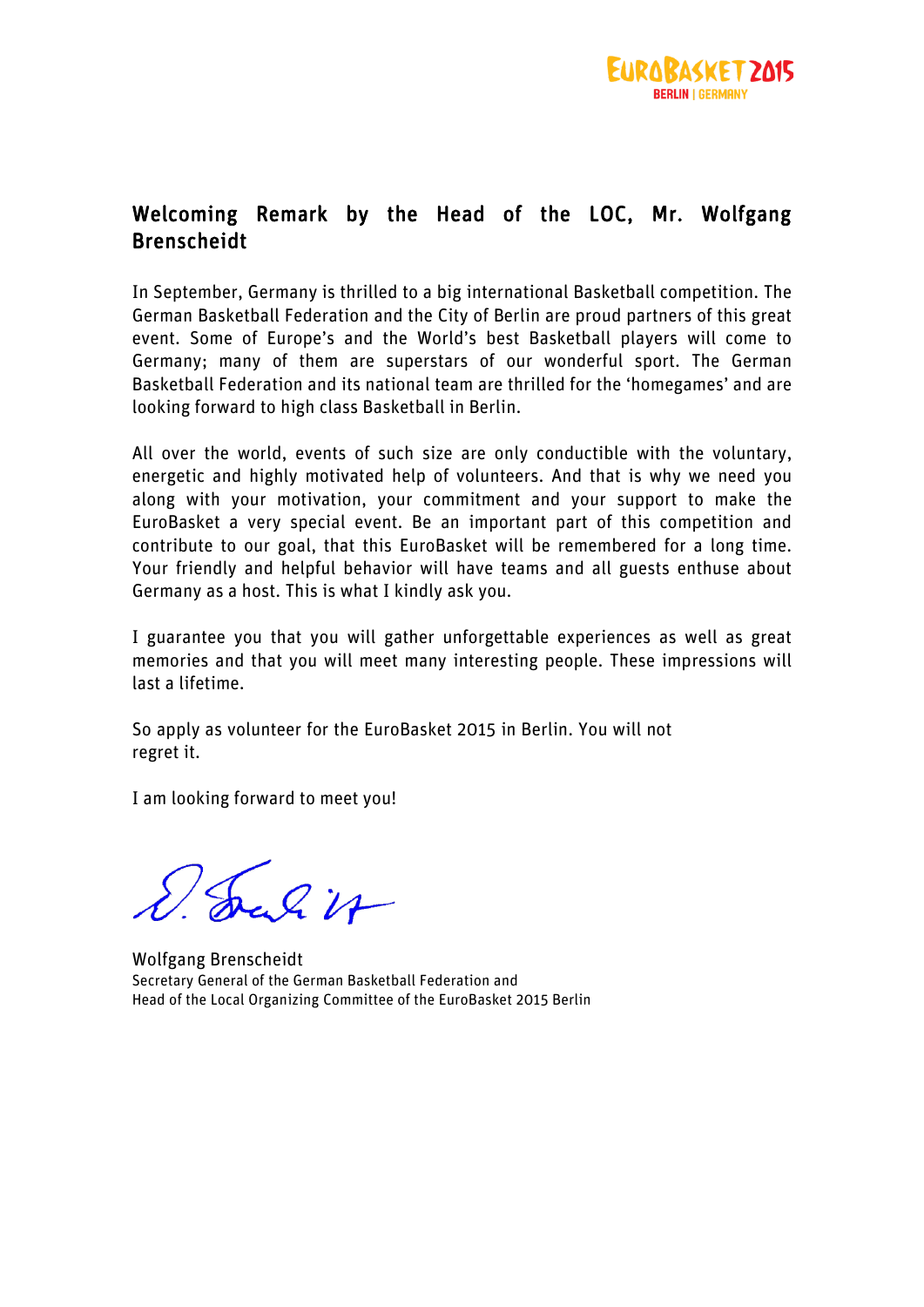

# Proposal and Guidelines

Almost 300 volunteers support the local organizing committee to assure a smooth procedure of the EuroBasket 2015 and to turn the event into a great experience for everybody involved. The volunteers are always involved up-close and are thus able to gather unique experiences.

The volunteers' commitment is crucial to the German and international guest's reception of Germany and the City of Berlin as hosts and how they remember their visit to our country,

Volunteers may be appointed within various fields. Their own skills and interests should be considered if possible. For some fields, previous knowledge is requested and / or restrictions may apply.

The application process is performed via the local organization committee (LOC) of the DBB in Hagen. The data sheet is available via download and needs to be filled out completely. It then has to be attached to the application together with a current photo, a short CV and a short description of the application's motivation. The application can be handed in both via email and regular mail at the LOC.

All applicants must be at least 18 years old.

Other requirements are:

- Interest of exciting meetings, enthusiasm and commitment
- Availability at several (preferably all) game days
- Solid German skills
- Basic knowledge of English (or other languages of the guest nations)
- Valid Identity Card or Passport

Some fields require very good knowledge of English. Solid knowledge of the City of Berlin is crucial to the drivers and the volunteers willing to help at the information points.

The local organizing committee is especially looking forward to meet volunteers that are fluent in one of the guest's nation's language and that are willing to serve the teams.

## Deadline for the application is May  $29<sup>th</sup>$ , 2015.

All applicants will receive feedback until June  $15<sup>th</sup>$ , 2015 at the latest.

Volunteers that need to attend special schooling prior to the event will be informed and invited at an early stage.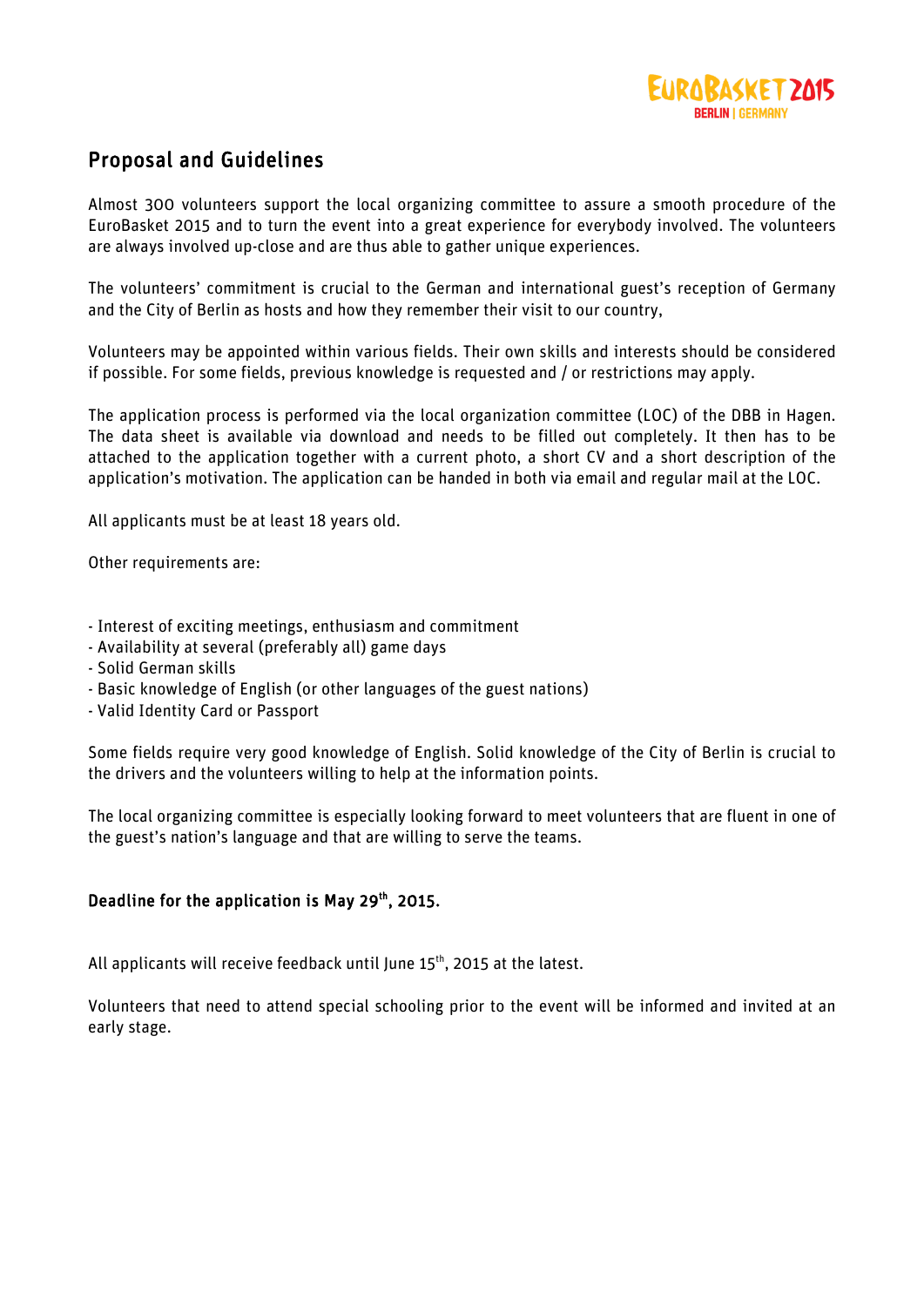# Frequently asked questions



## How can I apply?

The application can be carried out by informally to the LOC Office. Within the application, the volunteer may state and argue the interest to serve in a special field (such as team attaché of their own country). The application must contain the complete data sheet, a short CV, a short motivation letter and a current photo.

## How old do I have to be?

All volunteers must be at least 18 years old on September 1st, 2015.

## Are there special requirements?

Yes. Motivation, Enthusiasm, enough time during the event, solid knowledge of German as well as decent knowledge of English is required. Some fields require solid knowledge of English, too.

#### Is previous knowledge needed?

No. For some tasks, previous knowledge is not bad but it is part of the idea of the volunteer program that everybody brings in their skills and experience. However, this is not a must.

#### Which fields can I apply for?

An overview of the different fields is given below in the document.

#### Until when do I need to hand in my application?

Deadline for the application is May 29<sup>th</sup>, 2015. Until then the complete documents must be handed in with the LOC Office.

## When do I get feedback for my application?

All applicants will receive feedback until June 15<sup>th</sup>, 2015 at the latest.

#### Is there insurance?

Yes. All volunteers are covered with liability and accident insurance during their work for the EuroBasket as well as on their way to their work.

#### Is housing included?

No. From experience, most volunteers stay with friends or relatives closeby during the event.

## Do I have to be on stand-by the whole event?

Generally, all volunteers should be available at all game days. As there is only one venue, there will be shifts during the game days which allow the volunteers to watch some of the games.

## Do I get paid?

No. Volunteers are helpers on a voluntary basis. Despite the insurance, volunteers receive the following:

- An Accreditation for the complete EuroBasket (without the right for a seat)
- A volunteer uniform
- Catering in the volunteer room
- A certificate
- A souvenir

## Can I watch games of the EuroBasket?

Our planning process aims at enabling the volunteers to watch a game from time to time.

## Do I get a certificate for my participation?

Yes. Each volunteer receives a certificate for their work with the time and – if needed – the type of work they performed.

## Is there a possibility to take vacation for my volunteer work?

For all volunteers employed in Germany, there will be a letter of the DBB President asking for special leave. This letter may also be used by students older than 18. Other certificates may be available at the LOC office upon request.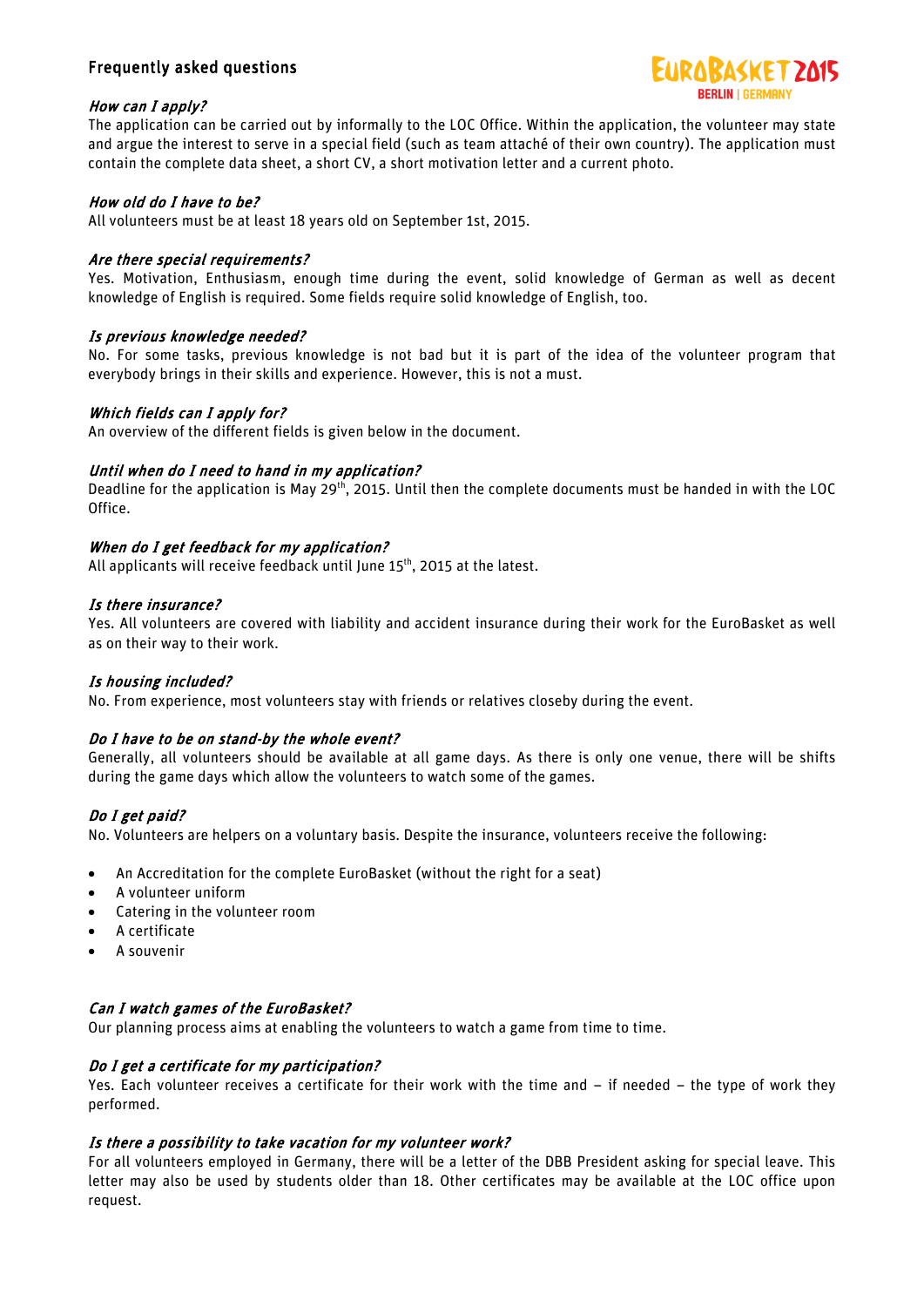EuroBasket 2015 LOC Germany Volunteer-Programm Schwanenstr. 6-10 D-58089 Hagen

Data Sheet Volunteer-Program

Please write carefully and in block capitals! Please attach data sheet and photo to the application!

## The Volunteer-Program runs from September 4th – September 11th, 2015



#### EuroBasket 2015 LOC Germany

Volunteer-Programm Schwanenstr. 6-10 D-58089 Hagen T +49 2331 106-163/-167 F +49 2331 106-149 volunteers@ germany.EuroBasket2015.org www.EuroBasket2015.org

## Personal Data

| Name:            |                |                                                                    |                                                                                 |                  |                 |  |  |  |
|------------------|----------------|--------------------------------------------------------------------|---------------------------------------------------------------------------------|------------------|-----------------|--|--|--|
| First name:      |                |                                                                    |                                                                                 |                  |                 |  |  |  |
|                  | $\square$ male |                                                                    | $\Box$ female                                                                   |                  |                 |  |  |  |
| Date of Birth:   |                |                                                                    |                                                                                 |                  |                 |  |  |  |
|                  |                |                                                                    |                                                                                 |                  |                 |  |  |  |
| ZIP and City:    |                |                                                                    |                                                                                 |                  |                 |  |  |  |
| Telephone:       |                |                                                                    |                                                                                 |                  |                 |  |  |  |
| Cell:            |                |                                                                    |                                                                                 |                  |                 |  |  |  |
| E-Mail:          |                |                                                                    |                                                                                 |                  |                 |  |  |  |
|                  |                |                                                                    |                                                                                 |                  |                 |  |  |  |
| Occupation:      |                |                                                                    |                                                                                 |                  |                 |  |  |  |
|                  |                | <b>Knowledge of Berlin:</b> $\square$ (very) good $\square$ little |                                                                                 |                  | $\Box$ none     |  |  |  |
| Language Skills: |                |                                                                    |                                                                                 |                  |                 |  |  |  |
| $\Box$ English   |                | $\Box$ Italian                                                     |                                                                                 | $\Box$ Spanish   |                 |  |  |  |
| $\Box$ Serbian   |                | $\Box$ Turkish                                                     |                                                                                 | $\Box$ Icelandic |                 |  |  |  |
| Availability*:   |                |                                                                    | $\Box$ whole event (see above) $\Box$ only from _____.09. 2015 to _____.09.2015 |                  |                 |  |  |  |
| $\Box$ full-time |                | $\Box$ mornings                                                    | $\Box$ afternoons                                                               |                  | $\Box$ evenings |  |  |  |

\*Applicants with availability for the whole event will be preferred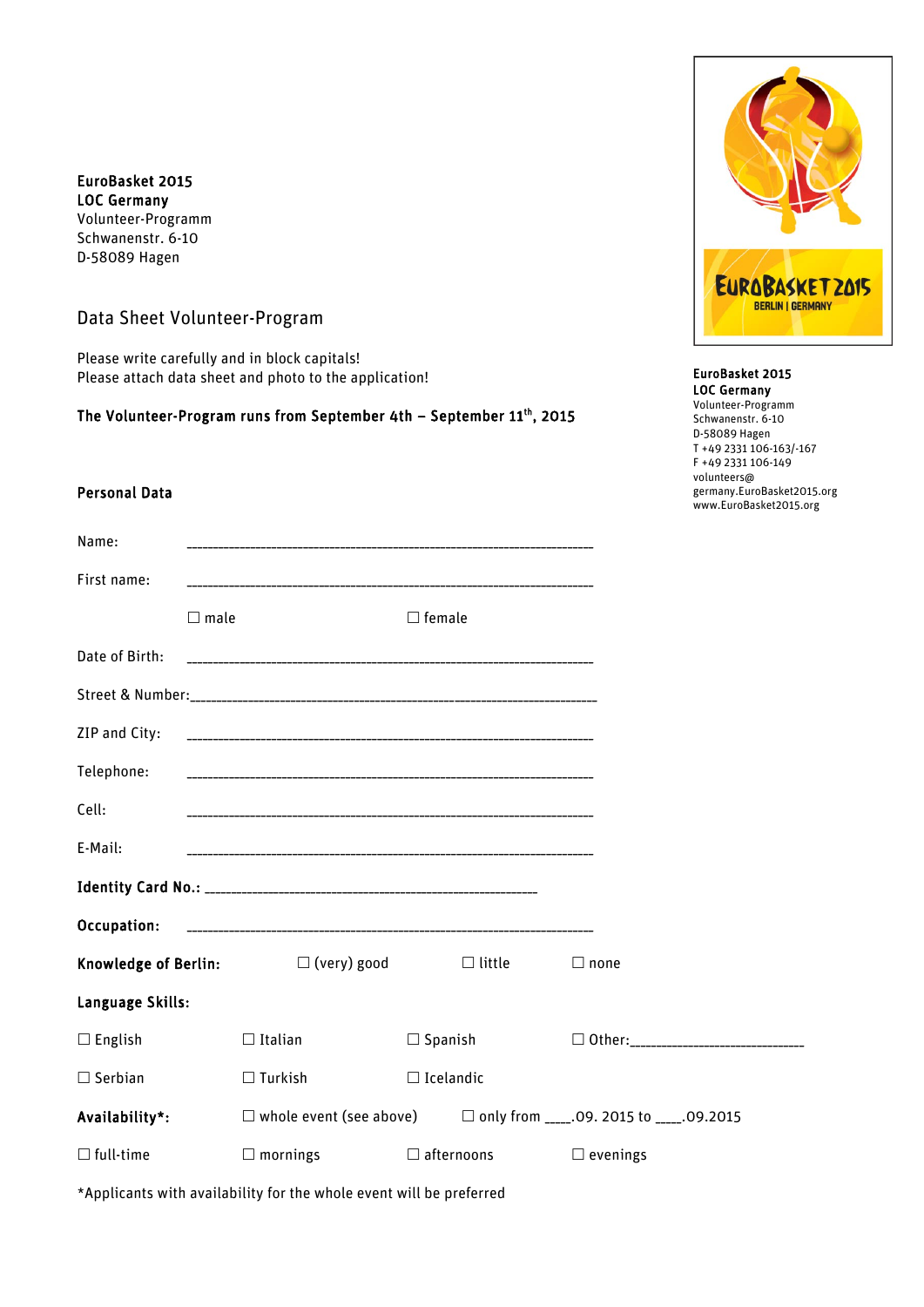| Driver's license:                                                                                                                                                                                                   | $\Box$ No       |                                       |               |               |                                                     |  |  |  |
|---------------------------------------------------------------------------------------------------------------------------------------------------------------------------------------------------------------------|-----------------|---------------------------------------|---------------|---------------|-----------------------------------------------------|--|--|--|
| Driver's license since: ____________                                                                                                                                                                                |                 |                                       |               |               |                                                     |  |  |  |
| Driver's experience:                                                                                                                                                                                                | $\Box$ a lot    |                                       | $\Box$ little | $\Box$ none   |                                                     |  |  |  |
| <b>First Aid Schooling:</b>                                                                                                                                                                                         | $\Box$ Yes      |                                       | $\Box$ No     |               |                                                     |  |  |  |
| <b>Basketball Reference:</b> $\Box$ not directly                                                                                                                                                                    |                 |                                       | $\Box$ Fan    | $\Box$ Player | $\Box$ Coach                                        |  |  |  |
| $\Box$ Sport Teacher                                                                                                                                                                                                | $\Box$ Official |                                       |               |               | □ Referee (league: _______________________________) |  |  |  |
| Prior experience in sport events:                                                                                                                                                                                   |                 |                                       |               |               |                                                     |  |  |  |
|                                                                                                                                                                                                                     |                 |                                       |               |               |                                                     |  |  |  |
| Job:                                                                                                                                                                                                                |                 |                                       |               |               |                                                     |  |  |  |
|                                                                                                                                                                                                                     |                 |                                       |               |               |                                                     |  |  |  |
| Job:                                                                                                                                                                                                                |                 |                                       |               |               |                                                     |  |  |  |
|                                                                                                                                                                                                                     |                 |                                       |               |               |                                                     |  |  |  |
| Job:                                                                                                                                                                                                                |                 |                                       |               |               |                                                     |  |  |  |
| Preferred work field (multiple selection possible):                                                                                                                                                                 |                 |                                       |               |               |                                                     |  |  |  |
|                                                                                                                                                                                                                     |                 |                                       |               |               |                                                     |  |  |  |
| $\Box$ Guest Service/Information/Hotels $\Box$ Event Office/Accreditation                                                                                                                                           |                 |                                       |               |               | □ Press & Media                                     |  |  |  |
| □ VIPs & Audience                                                                                                                                                                                                   |                 | □ Shuttle-Service/Driver              |               |               | □ Referee Attaché                                   |  |  |  |
| □ Venue Management                                                                                                                                                                                                  |                 | $\Box$ Side Events (possibly outdoor) |               |               | $\Box$ Judges/Scouting*                             |  |  |  |
|                                                                                                                                                                                                                     |                 |                                       |               |               |                                                     |  |  |  |
| * for the volunteers working in Scouting, there is a mandatory workshop in Berlin prior to the event. For the judges<br>there will be a test run on September 4 <sup>th</sup> , 2015 as well as an online tutorial. |                 |                                       |               |               |                                                     |  |  |  |

| Private sleeping berth in Berlin:                | $\square$ Yes |                       | $\Box$ No (no sleeping berth will be provided!) |           |            |  |  |
|--------------------------------------------------|---------------|-----------------------|-------------------------------------------------|-----------|------------|--|--|
| Sizes:                                           |               |                       |                                                 |           |            |  |  |
| Polo Shirt/Jacket:                               | $\square$ S   | $\Box$ M              | $\Box$ L                                        | $\Box$ XL | $\Box$ XXL |  |  |
| Pants:                                           | $\Box$ S      | $\Box$ M              | $\Box$ L                                        | $\Box$ XL | $\Box$ XXL |  |  |
| $US$ <sub>____</sub><br>Shoes:                   |               | $EU$ <sub>-----</sub> |                                                 |           |            |  |  |
| Miscellaneous (Illnesses, food allergies, etc.): |               |                       |                                                 |           |            |  |  |
|                                                  |               |                       |                                                 |           |            |  |  |
|                                                  |               |                       |                                                 |           |            |  |  |
|                                                  |               |                       |                                                 |           |            |  |  |
|                                                  |               |                       |                                                 |           |            |  |  |
| -----------------                                |               |                       |                                                 |           |            |  |  |